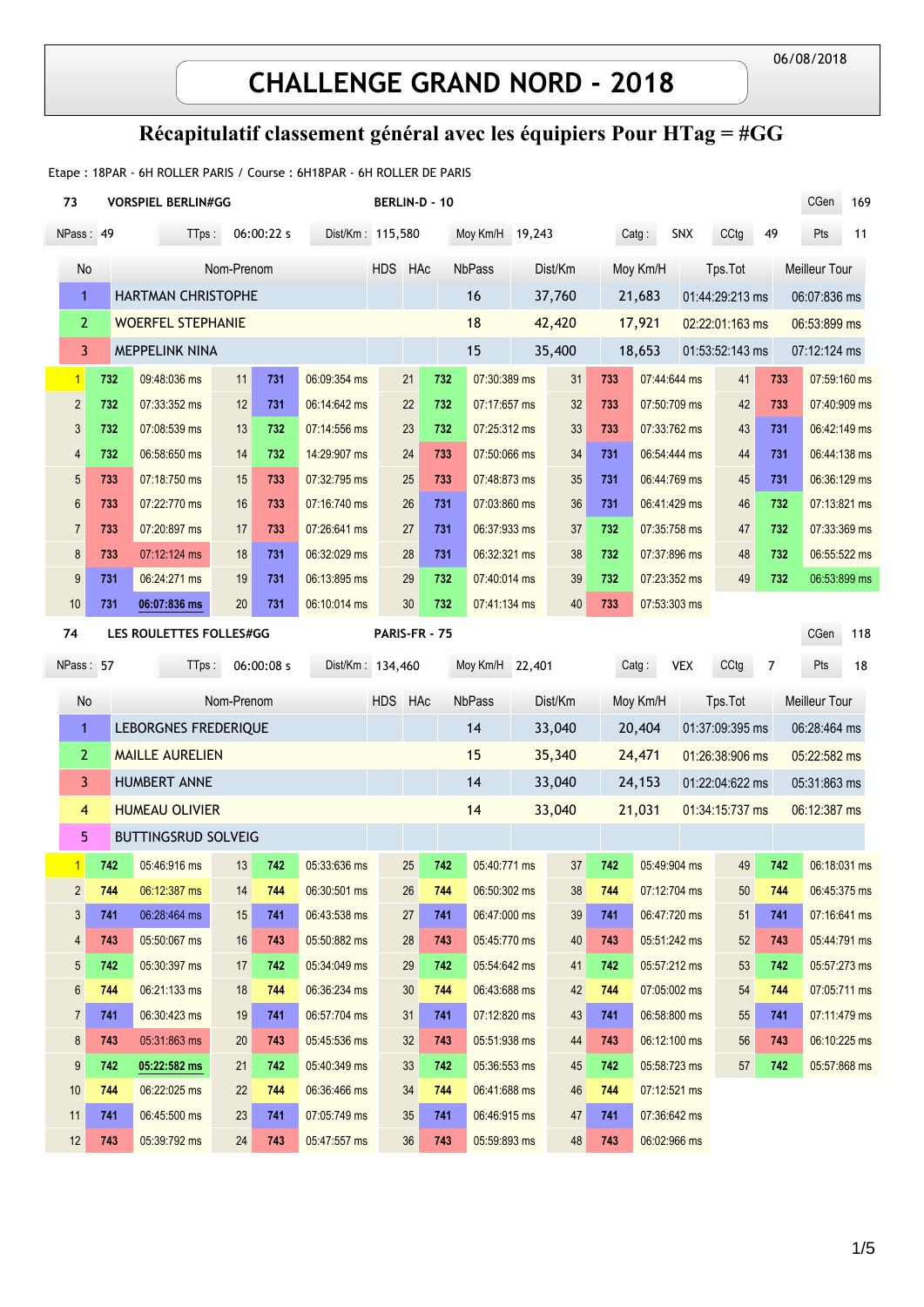Etape: 18PAR - 6H ROLLER PARIS / Course: 6H18PAR - 6H ROLLER DE PARIS

| 75             |                                                      | <b>RAINBOW SKATERS#GG</b> |    | PRAHA-CZ - 19 |              | CGen       | 84         |     |                          |  |                 |     |                           |     |                 |     |                      |    |  |  |
|----------------|------------------------------------------------------|---------------------------|----|---------------|--------------|------------|------------|-----|--------------------------|--|-----------------|-----|---------------------------|-----|-----------------|-----|----------------------|----|--|--|
|                | 06:07:23 s<br>NPass: 63<br>Dist/Km: 148,620<br>TTps: |                           |    |               |              |            |            |     | Moy Km/H 24,272          |  |                 |     | Catg:                     | SNX | CCtg            | 26  | Pts                  | 34 |  |  |
| <b>No</b>      | Nom-Prenom                                           |                           |    |               |              | <b>HDS</b> | <b>HAc</b> |     | <b>NbPass</b><br>Dist/Km |  |                 |     | Moy Km/H                  |     | Tps.Tot         |     | <b>Meilleur Tour</b> |    |  |  |
| $\mathbf{1}$   |                                                      | <b>VLCEK VIKTOR</b>       |    |               |              |            |            |     | 12                       |  | 28,320          |     | 24,654                    |     | 01:08:55:230 ms |     | 05:32:397 ms         |    |  |  |
| $\overline{2}$ |                                                      | <b>THACKER JERRY</b>      |    |               |              |            |            |     | 15                       |  | 35,340          |     | 27,284                    |     | 01:17:42:913 ms |     | 04:49:430 ms         |    |  |  |
| 3              |                                                      | <b>BATEMAN PAUL</b>       |    |               |              |            |            |     | 12                       |  | 28,320          |     | 20,106<br>01:24:30:787 ms |     |                 |     | 06:36:740 ms         |    |  |  |
| 4              | <b>WILLIAMS JULIAN</b>                               |                           |    |               | 13           |            | 30,680     |     | 26,334                   |  | 01:09:54:092 ms |     | 04:59:171 ms              |     |                 |     |                      |    |  |  |
| 5              | STEPANKOVA IVANA                                     |                           |    |               | 11           |            | 25,960     |     | 23,480                   |  | 01:06:20:232 ms |     | 05:54:281 ms              |     |                 |     |                      |    |  |  |
| $\vert$        | 752                                                  | 06:56:273 ms              | 14 | 754           | 05:11:354 ms |            | 27         | 755 | 06:01:118 ms             |  | 40              | 754 | 05:56:240 ms              |     | 53              | 751 | 05:57:571 ms         |    |  |  |
| $\overline{2}$ | 752                                                  | 05:11:763 ms              | 15 | 752           | 05:06:627 ms |            | 28         | 753 | 06:52:906 ms             |  | 41              | 752 | 05:00:249 ms              |     | 54              | 754 | 05:00:003 ms         |    |  |  |
| 3              | 751                                                  | 05:42:410 ms              | 16 | 751           | 05:34:444 ms |            | 29         | 754 | 05:13:738 ms             |  | 42              | 751 | 05:39:656 ms              |     | 55              | 755 | 06:04:206 ms         |    |  |  |
| 4              | 751                                                  | 05:59:022 ms              | 17 | 755           | 05:57:868 ms |            | 30         | 752 | 04:58:127 ms             |  | 43              | 755 | 06:09:120 ms              |     | 56              | 752 | 05:22:247 ms         |    |  |  |
| 5              | 755                                                  | 06:04:383 ms              | 18 | 753           | 07:01:815 ms |            | 31         | 751 | 05:39:630 ms             |  | 44              | 753 | 07:19:296 ms              |     | 57              | 753 | 07:03:482 ms         |    |  |  |
| 6              | 755                                                  | 06:05:747 ms              | 19 | 754           | 05:35:126 ms |            | 32         | 754 | 05:10:561 ms             |  | 45              | 754 | 05:53:416 ms              |     | 58              | 752 | 05:14:677 ms         |    |  |  |
| $\overline{7}$ | 753                                                  | 06:36:740 ms              | 20 | 752           | 04:58:450 ms |            | 33         | 752 | 04:56:949 ms             |  | 46              | 752 | 04:49:430 ms              |     | 59              | 751 | 05:49:991 ms         |    |  |  |
| 8              | 753                                                  | 06:50:834 ms              | 21 | 751           | 05:40:574 ms |            | 34         | 753 | 06:58:686 ms             |  | 47              | 751 | 05:47:558 ms              |     | 60              | 754 | 05:15:846 ms         |    |  |  |
| 9              | 754                                                  | 04:59:171 ms              | 22 | 755           | 05:56:690 ms |            | 35         | 754 | 05:40:253 ms             |  | 48              | 755 | 06:03:141 ms              |     | 61              | 755 | 05:54:281 ms         |    |  |  |
| 10             | 752                                                  | 04:56:577 ms              | 23 | 753           | 07:05:747 ms |            | 36         | 752 | 04:56:515 ms             |  | 49              | 753 | 07:06:467 ms              |     | 62              | 754 | 05:24:110 ms         |    |  |  |
| 11             | 751                                                  | 05:32:397 ms              | 24 | 754           | 05:30:165 ms |            | 37         | 751 | 05:50:001 ms             |  | 50              | 752 | 05:13:105 ms              |     | 63              | 753 | 07:32:161 ms         |    |  |  |
| 12             | 755                                                  | 05:58:998 ms              | 25 | 752           | 04:57:221 ms |            | 38         | 755 | 06:04:680 ms             |  | 51              | 754 | 05:04:109 ms              |     |                 |     |                      |    |  |  |
| 13             | 753                                                  | 07:02:212 ms              | 26 | 751           | 05:41:976 ms |            | 39         | 753 | 07:00:441 ms             |  | 52              | 752 | 05:04:703 ms              |     |                 |     |                      |    |  |  |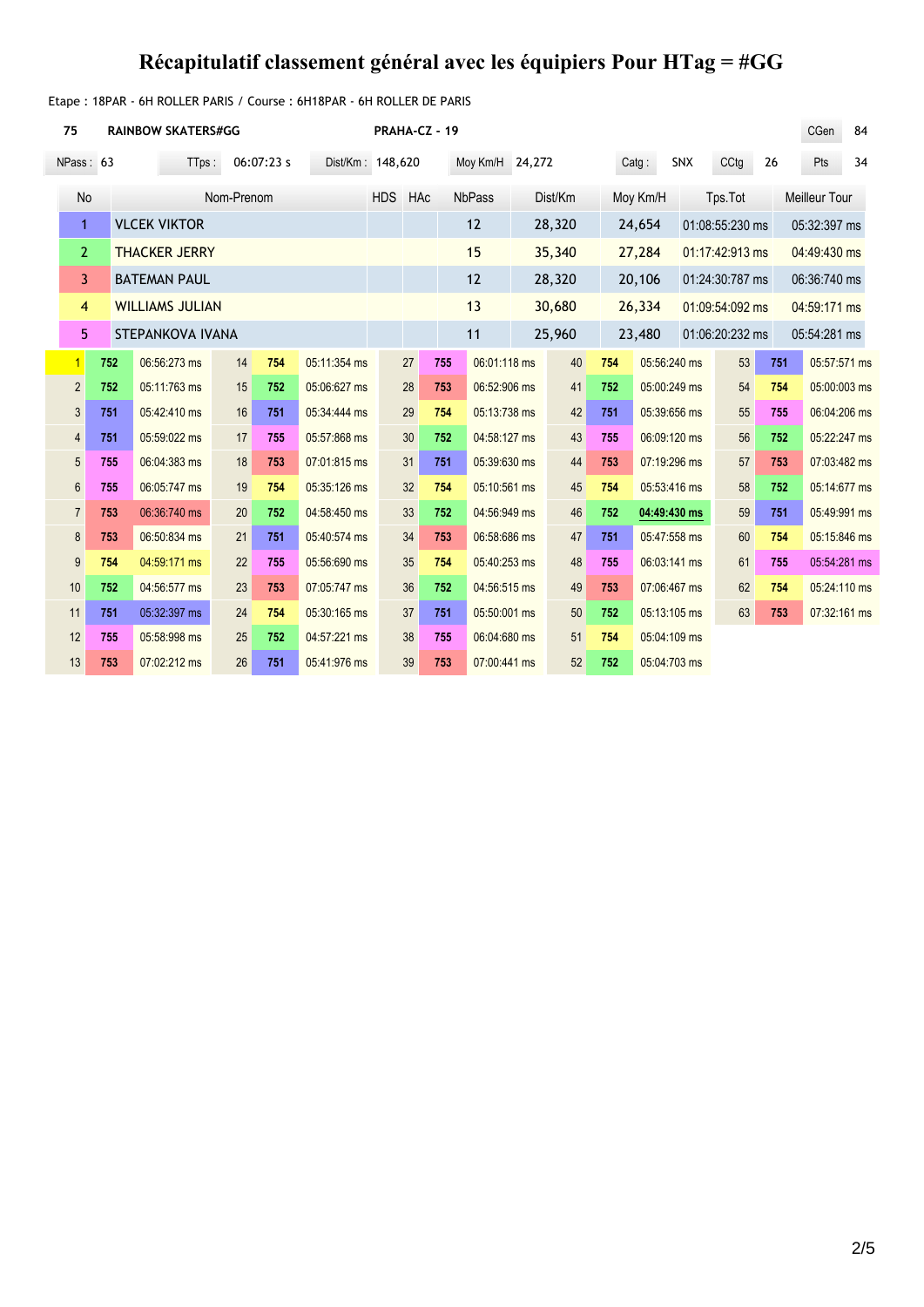#### Etape : 18PAR - 6H ROLLER PARIS / Course : 6H18PAR - 6H ROLLER DE PARIS

|                                                      | 76             | LES VOILES A VAPEUR#GG |                           |            |     |              |            |                 | PARIS-FR - 75 |               |        |                 |              |                           |              |                 |     |                      |              |  |
|------------------------------------------------------|----------------|------------------------|---------------------------|------------|-----|--------------|------------|-----------------|---------------|---------------|--------|-----------------|--------------|---------------------------|--------------|-----------------|-----|----------------------|--------------|--|
| 06:02:33 s<br>Dist/Km: 146,260<br>NPass: 62<br>TTps: |                |                        |                           |            |     |              |            | Moy Km/H 24,205 |               |               |        | Catg:           | <b>SNX</b>   | CCtg                      | 27           | Pts             | 33  |                      |              |  |
|                                                      | No             |                        |                           | Nom-Prenom |     |              | <b>HDS</b> | HAc             |               | <b>NbPass</b> |        | Dist/Km         |              | Moy Km/H                  |              | Tps.Tot         |     | <b>Meilleur Tour</b> |              |  |
|                                                      | $\mathbf{1}$   |                        | <b>EANDI LORENZO</b>      |            |     |              | 12         |                 | 28,320        |               | 20,684 | 01:22:09:138 ms |              |                           | 06:35:016 ms |                 |     |                      |              |  |
|                                                      | $\overline{2}$ |                        | <b>HENRIC SERGE</b>       |            |     |              |            |                 |               | 12            |        | 28,320          |              | 24,962<br>01:08:04:350 ms |              |                 |     | 05:09:841 ms         |              |  |
|                                                      | $\overline{3}$ |                        | <b>CHIVOT CAROLINE</b>    |            |     |              |            |                 |               | 13            |        | 30,680          |              | 21,623                    |              | 01:25:07:954 ms |     | 06:18:401 ms         |              |  |
|                                                      | 4              |                        | <b>TORRIS JEAN-CLAUDE</b> |            |     |              |            |                 |               | 12            |        | 28,320          |              | 24,437                    |              | 01:09:32:039 ms |     | 05:31:247 ms         |              |  |
|                                                      | 5              |                        | <b>GARNACHE ALEXANDRE</b> |            |     |              | 13         |                 | 30,620        |               | 31,863 |                 | 57:39:559 ms |                           | 04:14:305 ms |                 |     |                      |              |  |
|                                                      | 1              | 765                    | 05:05:019 ms              | 14         | 761 | 06:35:016 ms |            | 27              | 762           | 05:51:021 ms  |        | 40              | 761          | 07:14:197 ms              |              | 53              | 764 |                      | 05:44:333 ms |  |
|                                                      | $\overline{2}$ | 762                    | 05:23:537 ms              | 15         | 763 | 06:18:401 ms |            | 28              | 765           | 04:26:837 ms  |        | 41              | 763          | 06:24:320 ms              |              | 54              | 762 |                      | 05:42:830 ms |  |
|                                                      | $\mathbf{3}$   | 764                    | 05:45:242 ms              | 16         | 765 | 04:17:558 ms |            | 29              | 761           | 06:49:954 ms  |        | 42              | 765          | 04:29:754 ms              |              | 55              | 761 |                      | 06:49:024 ms |  |
|                                                      | 4              | 761                    | 06:45:037 ms              | 17         | 764 | 05:31:247 ms |            | 30              | 762           | 05:52:818 ms  |        | 43              | 764          | 05:42:520 ms              |              | 56              | 763 |                      | 06:39:816 ms |  |
|                                                      | 5              | 763                    | 06:31:430 ms              | 18         | 762 | 05:22:653 ms |            | 31              | 765           | 04:23:614 ms  |        | 44              | 762          | 05:52:744 ms              |              | 57              | 765 |                      | 04:24:766 ms |  |
|                                                      | $6\phantom{1}$ | 765                    | 04:17:433 ms              | 19         | 761 | 06:42:076 ms |            | 32              | 761           | 06:41:948 ms  |        | 45              | 761          | 07:15:847 ms              |              | 58              | 764 |                      | 05:53:340 ms |  |
|                                                      | $\overline{7}$ | 762                    | 05:34:555 ms              | 20         | 763 | 06:32:930 ms |            | 33              | 762           | 06:02:397 ms  |        | 46              | 763          | 06:54:742 ms              |              | 59              | 762 |                      | 05:42:929 ms |  |
|                                                      | 8              | 764                    | 05:45:934 ms              | 21         | 764 | 05:57:013 ms |            | 34              | 765           | 04:25:833 ms  |        | 47              | 765          | 04:29:542 ms              |              | 60              | 761 |                      | 07:02:882 ms |  |
|                                                      | 9              | 761                    | 06:42:459 ms              | 22         | 763 | 06:26:702 ms |            | 35              | 761           | 06:35:734 ms  |        | 48              | 764          | 05:53:216 ms              |              | 61              | 763 |                      | 06:34:048 ms |  |
|                                                      | 10             | 763                    | 06:20:002 ms              | 23         | 764 | 06:03:129 ms |            | 36              | 763           | 06:27:584 ms  |        | 49              | 762          | 05:49:061 ms              |              | 62              | 765 |                      | 04:14:305 ms |  |
|                                                      | 11             | 765                    | 04:20:462 ms              | 24         | 763 | 06:33:451 ms |            | 37              | 765           | 04:16:120 ms  |        | $50\,$          | 761          | 06:54:964 ms              |              |                 |     |                      |              |  |
|                                                      | 12             | 762                    | 05:09:841 ms              | 25         | 764 | 06:04:858 ms |            | 38              | 764           | 05:37:818 ms  |        | 51              | 763          | 06:49:630 ms              |              |                 |     |                      |              |  |
|                                                      | 13             | 764                    | 05:33:389 ms              | 26         | 763 | 06:34:898 ms |            | 39              | 762           | 05:39:964 ms  |        | 52              | 765          | 04:28:316 ms              |              |                 |     |                      |              |  |

**ANNE#GG BERLIN-D - 14 CGen 76 CGen 76** 

| NPass: 64       |      | $T$ Tps :        |            | 06:03:13s | Dist/Km: 150,980 |            |                 |      | Moy Km/H      | 24,940  |         |      | IDF<br>Catg: | CCtg            | 2    | Pts<br>26     |
|-----------------|------|------------------|------------|-----------|------------------|------------|-----------------|------|---------------|---------|---------|------|--------------|-----------------|------|---------------|
|                 | No   |                  | Nom-Prenom |           |                  | <b>HDS</b> | HAc             |      | <b>NbPass</b> |         | Dist/Km |      | Moy Km/H     | Tps.Tot         |      | Meilleur Tour |
| 1               |      | <b>REIN ANNE</b> |            |           |                  |            |                 | 64   |               | 150,980 |         |      | 24,940       | 06:03:13:216 ms |      | 04:40:229 ms  |
| $\mathbf{1}$    | 3561 | 07:09:401 ms     | 14         | 3561      | 05:21:446 ms     |            | 27              | 3561 | 04:51:438 ms  |         | 40      | 3561 | 05:24:110 ms | 53              | 3561 | 05:35:957 ms  |
| $\overline{2}$  | 3561 | 05:05:674 ms     | 15         | 3561      | 05:28:447 ms     |            | 28              | 3561 | 04:50:970 ms  |         | 41      | 3561 | 05:23:574 ms | 54              | 3561 | 05:34:795 ms  |
| $\mathfrak{Z}$  | 3561 | 04:57:071 ms     | 16         | 3561      | 05:02:038 ms     |            | 29              | 3561 | 04:52:234 ms  |         | 42      | 3561 | 05:34:683 ms | 55              | 3561 | 05:29:168 ms  |
| 4               | 3561 | 05:02:520 ms     | 17         | 3561      | 05:23:438 ms     |            | 30 <sup>°</sup> | 3561 | 05:37:798 ms  |         | 43      | 3561 | 05:18:795 ms | 56              | 3561 | 05:29:209 ms  |
| 5 <sup>5</sup>  | 3561 | 04:56:156 ms     | 18         | 3561      | 05:17:860 ms     |            | 31              | 3561 | 05:09:899 ms  |         | 44      | 3561 | 05:50:859 ms | 57              | 3561 | 06:04:443 ms  |
| $6\phantom{.0}$ | 3561 | 05:06:135 ms     | 19         | 3561      | 05:32:232 ms     |            | 32              | 3561 | 05:51:789 ms  |         | 45      | 3561 | 05:41:466 ms | 58              | 3561 | 11:32:775 ms  |
| $\overline{7}$  | 3561 | 05:02:107 ms     | 20         | 3561      | 05:23:886 ms     |            | 33              | 3561 | 05:47:272 ms  |         | 46      | 3561 | 06:15:676 ms | 59              | 3561 | 05:44:999 ms  |
| 8               | 3561 | 04:47:522 ms     | 21         | 3561      | 05:09:604 ms     |            | 34              | 3561 | 06:27:872 ms  |         | 47      | 3561 | 11:50:758 ms | 60              | 3561 | 05:40:388 ms  |
| 9               | 3561 | 04:55:671 ms     | 22         | 3561      | 05:31:843 ms     |            | 35              | 3561 | 08:06:240 ms  |         | 48      | 3561 | 05:52:733 ms | 61              | 3561 | 05:41:738 ms  |
| 10              | 3561 | 05:07:599 ms     | 23         | 3561      | 05:31:313 ms     |            | 36              | 3561 | 05:20:822 ms  |         | 49      | 3561 | 05:58:326 ms | 62              | 3561 | 05:22:810 ms  |
| 11              | 3561 | 05:00:817 ms     | 24         | 3561      | 05:39:879 ms     |            | 37              | 3561 | 05:22:991 ms  |         | 50      | 3561 | 05:38:170 ms | 63              | 3561 | 05:16:910 ms  |
| 12              | 3561 | 05:06:690 ms     | 25         | 3561      | 05:16:329 ms     |            | 38              | 3561 | 05:43:319 ms  |         | 51      | 3561 | 05:40:507 ms | 64              | 3561 | 05:20:151 ms  |
| 13              | 3561 | 05:19:840 ms     | 26         | 3561      | 04:40:229 ms     |            | 39              | 3561 | 05:22:095 ms  |         | 52      | 3561 | 05:29:730 ms |                 |      |               |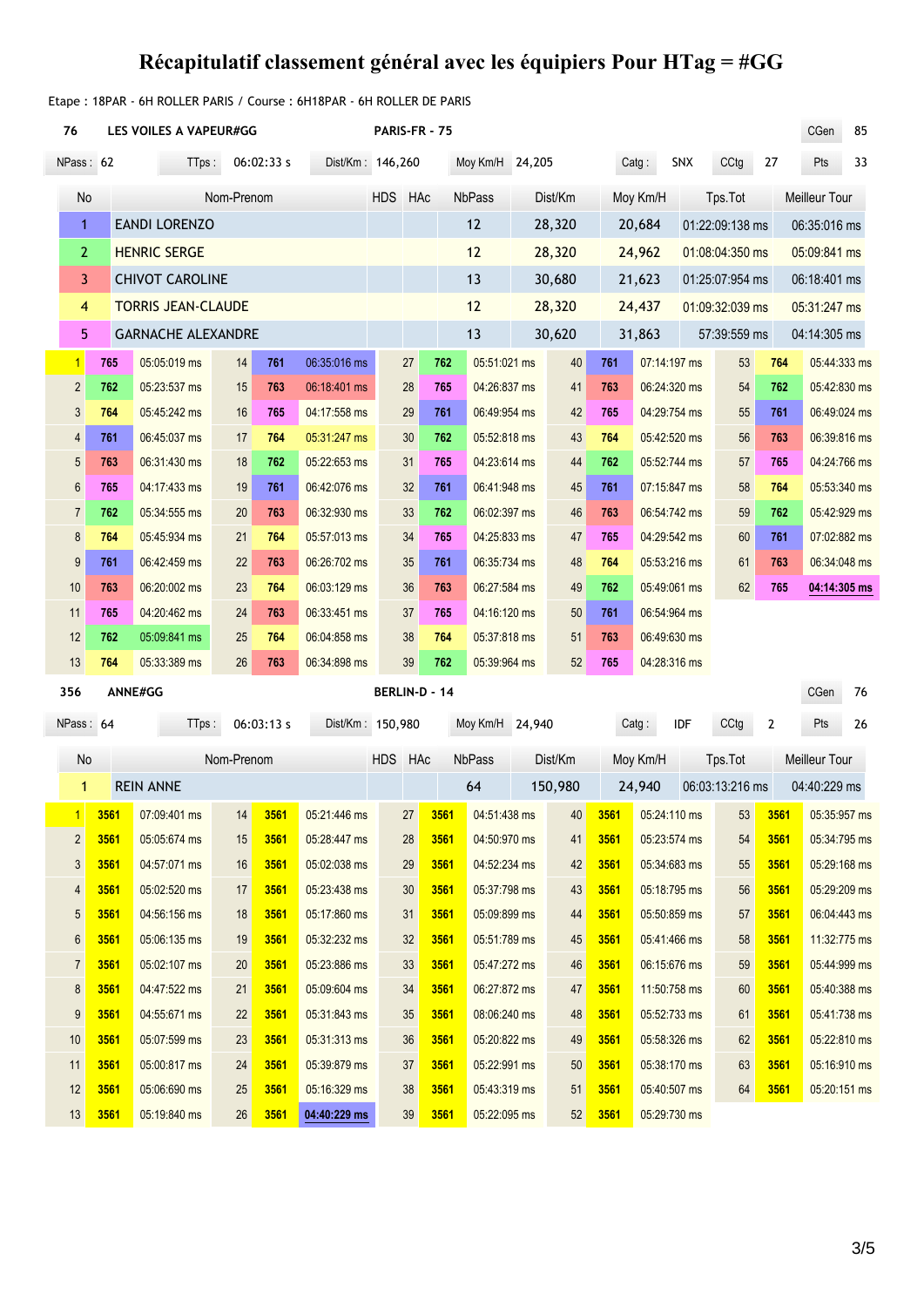### Etape : 18PAR - 6H ROLLER PARIS / Course : 6H18PAR - 6H ROLLER DE PARIS

| 358              |                         | XY ZOLO#GG                             |            | <b>SAINT GRATIEN-FR - 95</b> |                  |            |                 |                      |                       |          |         |                 |              |               |                 |      | CGen          | 208 |  |  |  |
|------------------|-------------------------|----------------------------------------|------------|------------------------------|------------------|------------|-----------------|----------------------|-----------------------|----------|---------|-----------------|--------------|---------------|-----------------|------|---------------|-----|--|--|--|
| NPass: 34        |                         | 06:04:09 s<br>Dist/Km: 80,180<br>TTps: |            |                              |                  |            |                 |                      | Moy Km/H 13,211       |          |         |                 | Catg:        | <b>IDF</b>    | CCtg            | 13   | Pts           | 9   |  |  |  |
| No               |                         |                                        | Nom-Prenom |                              |                  | <b>HDS</b> | HAc             |                      | <b>NbPass</b>         |          | Dist/Km |                 | Moy Km/H     |               | Tps.Tot         |      | Meilleur Tour |     |  |  |  |
| 1                |                         | PIASECKI MAGALI                        |            |                              |                  |            |                 |                      | 34                    |          | 80,180  |                 | 13,211       |               | 06:04:09:307 ms |      | 07:07:757 ms  |     |  |  |  |
| $\overline{1}$   | 3581                    | 06:00:318 ms                           | 8          | 3581                         | 08:06:876 ms     |            | 15              | 3581                 | 08:39:111 ms          |          | 22      | 3581            | 08:14:148 ms |               | 29              | 3581 | 08:06:677 ms  |     |  |  |  |
| $\overline{2}$   | 3581                    | 07:32:111 ms                           | 9          | 3581                         | 08:12:015 ms     |            | 16              | 3581                 | 07:45:833 ms          |          | 23      | 3581            | 07:07:757 ms |               | 30              | 3581 | 08:00:426 ms  |     |  |  |  |
| $\mathfrak{Z}$   | 3581                    | 10:32:090 ms                           | $10$       | 3581                         | 08:12:323 ms     |            | 17              | 3581                 | 08:36:916 ms          |          | 24      | 3581            | 07:58:638 ms |               | 31              | 3581 | 07:50:103 ms  |     |  |  |  |
| $\overline{4}$   | 3581                    | 07:44:196 ms                           | 11         | 3581                         | 07:36:183 ms     |            | 18              | 3581                 | 09:41:083 ms          |          | 25      | 3581            | 08:17:176 ms |               | 32              | 3581 | 12:31:952 ms  |     |  |  |  |
| $\overline{5}$   | 3581                    | 08:00:387 ms                           | 12         | 3581                         | 07:19:729 ms     |            | 19              | 3581                 | 01:25:51 s            |          | 26      | 3581            | 08:08:513 ms |               | 33              | 3581 | 08:45:043 ms  |     |  |  |  |
| $\boldsymbol{6}$ | 3581                    | 08:12:287 ms                           | 13         | 3581                         | 08:16:541 ms     |            | 20              | 3581                 | 07:48:774 ms          |          | 27      | 3581            | 08:15:411 ms |               | 34              | 3581 | 14:02:274 ms  |     |  |  |  |
| $\overline{7}$   | 3581                    | 08:13:490 ms                           | 14         | 3581                         | 08:17:274 ms     |            | 21              | 3581                 | 07:54:630 ms          |          | 28      | 3581            | 08:17:413 ms |               |                 |      |               |     |  |  |  |
| 360              |                         | <b>RUN ISLAND#GG</b>                   |            |                              |                  |            |                 | SAINT-DENIS-FR - 97  |                       |          |         |                 |              |               |                 |      | CGen          | 197 |  |  |  |
| NPass: 39        |                         | TTps:                                  |            | 05:45:03s                    | Dist/Km: 91,980  |            |                 |                      | Moy Km/H 15,994       |          |         |                 | Catg:        | <b>IDH</b>    | CCtg            | 37   | Pts           | 15  |  |  |  |
| No               | Nom-Prenom              |                                        | HDS HAc    |                              |                  | NbPass     |                 | Dist/Km              |                       | Moy Km/H |         | Tps.Tot         |              | Meilleur Tour |                 |      |               |     |  |  |  |
| $\mathbf{1}$     | <b>CERVEAUX LAURENT</b> |                                        |            |                              |                  | 39         |                 | 91,980               |                       | 15,994   |         | 05:45:03:766 ms |              | 05:32:571 ms  |                 |      |               |     |  |  |  |
| $\vert$          | 3601                    | 07:40:701 ms                           | 9          | 3601                         | 05:53:997 ms     |            | 17              | 3601                 | 17:50:528 ms          |          | 25      | 3601            | 06:14:965 ms |               | 33              | 3601 | 06:26:926 ms  |     |  |  |  |
| $\overline{2}$   | 3601                    | 05:32:571 ms                           | $10$       | 3601                         | 05:51:181 ms     |            | 18              | 3601                 | 06:00:449 ms          |          | 26      | 3601            | 06:20:834 ms |               | 34              | 3601 | 25:13:745 ms  |     |  |  |  |
| $\mathfrak{Z}$   | 3601                    | 05:43:687 ms                           | 11         | 3601                         | 05:48:985 ms     |            | 19              | 3601                 | 06:06:976 ms          |          | 27      | 3601            | 06:14:333 ms |               | 35              | 3601 | 06:39:184 ms  |     |  |  |  |
| 4                | 3601                    | 05:35:809 ms                           | 12         | 3601                         | 06:00:536 ms     |            | 20              | 3601                 | 06:23:228 ms          |          | 28      | 3601            | 06:23:501 ms |               | 36              | 3601 | 06:42:422 ms  |     |  |  |  |
| 5                | 3601                    | 05:48:687 ms                           | 13         | 3601                         | 06:11:541 ms     |            | 21              | 3601                 | 06:17:471 ms          |          | 29      | 3601            | 06:27:509 ms |               | 37              | 3601 | 06:36:913 ms  |     |  |  |  |
| $\boldsymbol{6}$ | 3601                    | 05:40:400 ms                           | 14         | 3601                         | 15:01:383 ms     |            | 22              | 3601                 | 06:22:633 ms          |          | 30      | 3601            | 06:26:256 ms |               | 38              | 3601 | 14:49:014 ms  |     |  |  |  |
| $\overline{7}$   | 3601                    | 05:39:407 ms                           | 15         | 3601                         | 06:21:368 ms     |            | 23              | 3601                 | 06:47:794 ms          |          | 31      | 3601            | 06:18:563 ms |               | 39              | 3601 | 06:48:911 ms  |     |  |  |  |
| 8                | 3601                    | 05:46:765 ms                           | 16         | 3601                         | 06:18:402 ms     |            | 24              | 3601                 | 59:49:973 ms          | 32       |         | 3601            | 06:46:218 ms |               |                 |      |               |     |  |  |  |
| 361              |                         | GAY GAMES SOLO 4#GG                    |            |                              |                  |            |                 |                      | TAICHUNG CITY-FR - 04 |          |         |                 | CGen         | 166           |                 |      |               |     |  |  |  |
| NPass: 50        |                         | $T$ Tps:                               |            | 06:03:06 s                   | Dist/Km: 117,940 |            |                 |                      | Moy Km/H 19,489       |          |         |                 | Catg:        | IDH           | CCtg            | 29   | Pts           | 23  |  |  |  |
| No               |                         |                                        | Nom-Prenom |                              |                  | HDS HAc    |                 |                      | NbPass                |          | Dist/Km |                 | Moy Km/H     |               | Tps.Tot         |      | Meilleur Tour |     |  |  |  |
| $\overline{1}$   |                         | <b>CHANG CHIH-WEI</b>                  |            |                              |                  |            |                 |                      | $50\,$                |          | 117,940 |                 | 19,489       |               | 06:03:06:105 ms |      | 04:47:521 ms  |     |  |  |  |
| $\vert$          | 3611                    | 07:09:287 ms                           | 11         | <b>3611</b>                  | 05:00:836 ms     |            | 21              | 3611                 | 05:26:157 ms          |          | 31      | 3611            | 05:47:608 ms |               | 41              | 3611 | 06:06:851 ms  |     |  |  |  |
| $\overline{2}$   | 3611                    | 05:05:609 ms                           | 12         | <b>3611</b>                  | 05:06:562 ms     |            | 22              | 3611                 | 05:20:399 ms          |          | 32      | 3611            | 05:40:287 ms |               | 42              | 3611 | 05:57:178 ms  |     |  |  |  |
| $\mathfrak{Z}$   | 3611                    | 04:57:039 ms                           | 13         | 3611                         | 05:20:896 ms     |            | 23              | 3611                 | 05:19:148 ms          |          | 33      | 3611            | 05:39:234 ms |               | 43              | 3611 | 07:05:872 ms  |     |  |  |  |
| $\overline{4}$   | 3611                    | 05:02:606 ms                           | 14         | <b>3611</b>                  | 05:48:774 ms     |            | 24              | 3611                 | 05:24:268 ms          |          | 34      | <b>3611</b>     | 05:22:482 ms |               | 44              | 3611 | 06:28:001 ms  |     |  |  |  |
| $5\phantom{.0}$  | 3611                    | 04:56:181 ms                           | 15         | <b>3611</b>                  | 05:37:012 ms     |            | 25              | 3611                 | 05:24:853 ms          |          | 35      | <b>3611</b>     | 05:43:577 ms |               | 45              | 3611 | 06:32:385 ms  |     |  |  |  |
| 6                | 3611                    | 05:06:033 ms                           | 16         | 3611                         | 05:44:568 ms     |            | 26              | 3611<br>05:33:217 ms |                       |          | 36      | 3611            | 05:03:527 ms |               | 46              | 3611 | 20:55:331 ms  |     |  |  |  |
| $\overline{7}$   | 3611                    | 05:02:160 ms                           | 17         | <b>3611</b>                  | 05:46:430 ms     |            | 27              | 3611<br>05:33:094 ms |                       |          | 37      | <b>3611</b>     | 05:28:450 ms |               | 47              | 3611 | 04:59:605 ms  |     |  |  |  |
| $\bf 8$          | 3611                    | 04:47:521 ms                           | 18         | <b>3611</b>                  | 26:29:018 ms     |            | 28              | 3611<br>05:32:033 ms |                       |          | 38      | <b>3611</b>     | 23:11:200 ms |               | 48              | 3611 | 04:59:182 ms  |     |  |  |  |
| 9                | 3611                    | 04:55:622 ms                           | 19         | 3611                         | 05:23:588 ms     |            | 29              | 3611                 | 39:19:903 ms          |          | 39      | 3611            | 05:37:893 ms |               | 49              | 3611 | 05:06:914 ms  |     |  |  |  |
| 10               | 3611                    | 05:07:696 ms                           | 20         | <b>3611</b>                  | 05:25:944 ms     |            | 30 <sub>2</sub> | 3611                 | 05:38:178 ms          |          | 40      | <b>3611</b>     | 05:28:178 ms |               | 50              | 3611 | 05:27:718 ms  |     |  |  |  |